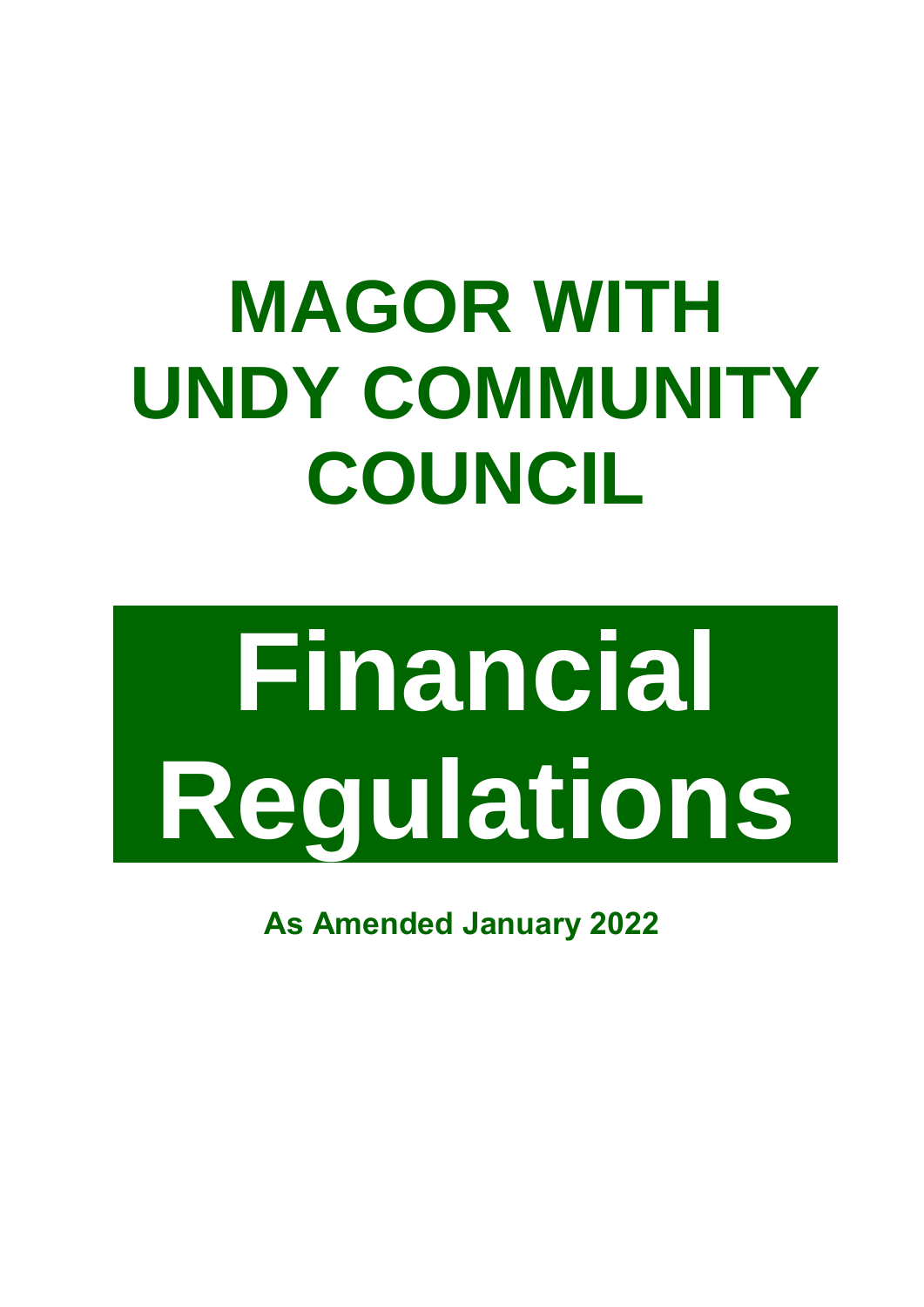### **INDEX**

| 1 <sub>1</sub> |                                                                      |  |
|----------------|----------------------------------------------------------------------|--|
| 2.             |                                                                      |  |
| 3.             |                                                                      |  |
| 4.             |                                                                      |  |
| 5.             |                                                                      |  |
| 6.             |                                                                      |  |
| 7 <sub>1</sub> |                                                                      |  |
| 8.             |                                                                      |  |
| 9.             |                                                                      |  |
| 10.            |                                                                      |  |
| 11.            |                                                                      |  |
| 12.            | PAYMENTS UNDER CONTRACTS FOR BUILDING OR OTHER CONSTRUCTION WORKS 14 |  |
| 13.            |                                                                      |  |
| 14.            |                                                                      |  |
| 15.            |                                                                      |  |
| 16.            |                                                                      |  |
| 17.            |                                                                      |  |
|                |                                                                      |  |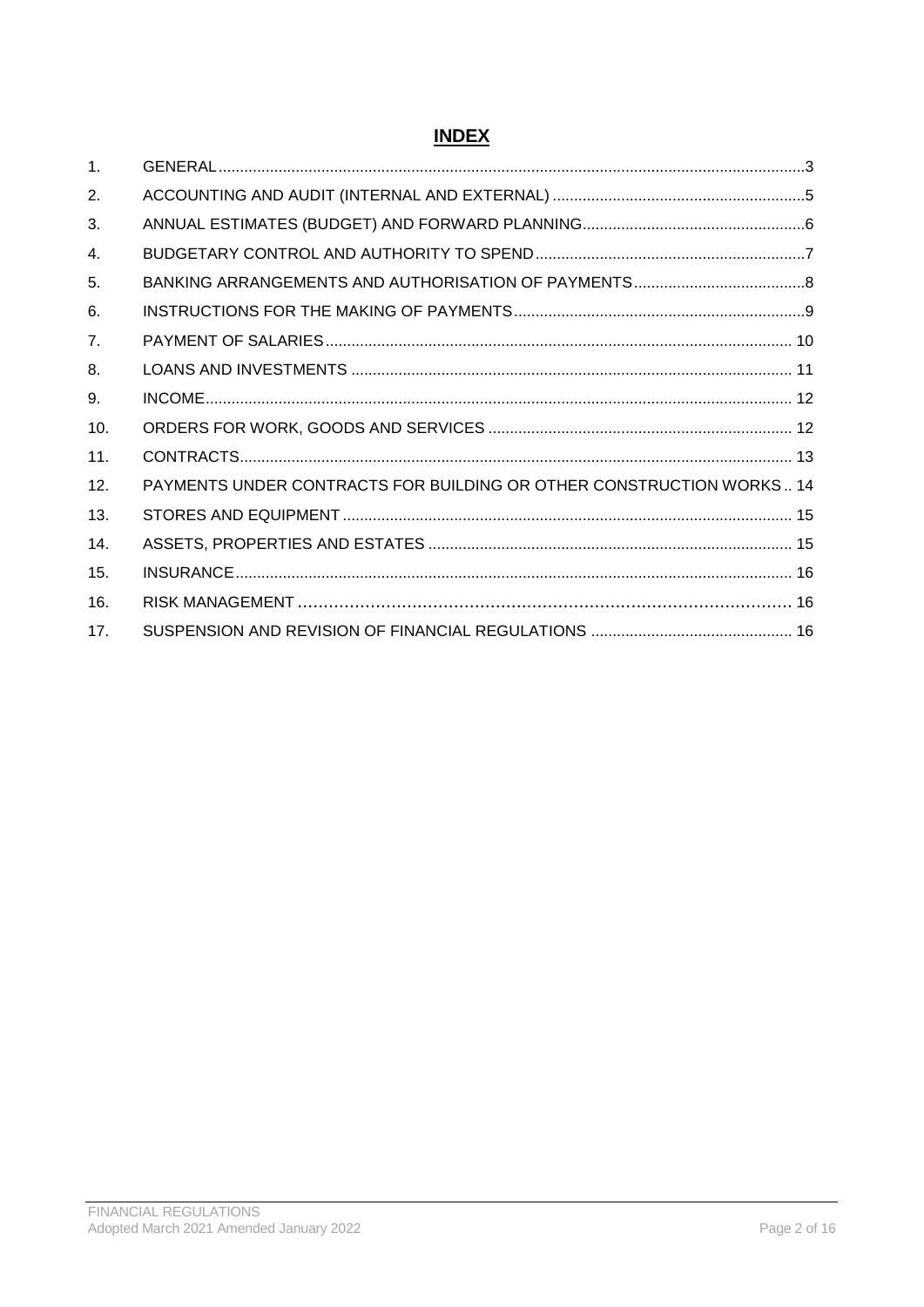#### <span id="page-2-0"></span>**1. GENERAL**

- 1.1. These financial regulations govern the conduct of financial management by the Council and may only be amended or varied by resolution of the Council. Financial regulations are one of the Council's three governing policy documents providing procedural guidance for members and officers. Financial regulations must be observed in conjunction with the Council's standing orders and any individual financial regulations relating to contracts.
- 1.2. The Council is responsible in law for ensuring that its financial management is adequate and effective and that the Council has a sound system of internal control which facilitates the effective exercise of the Council's functions, including arrangements for the management of risk.
- 1.3. The Council's accounting control systems must include measures:
	- for the timely production of accounts:
	- that provide for the safe and efficient safeguarding of public money;
	- to prevent and detect inaccuracy and fraud; and
	- identifying the duties of officers.
- 1.4. These financial regulations demonstrate how the Council meets these responsibilities and requirements.
- 1.5. At least once a year, prior to approving the Annual Governance Statement, the Council must review the effectiveness of its system of internal control which shall be in accordance with proper practices.
- 1.6. Deliberate or wilful breach of these Regulations by an employee may give rise to disciplinary proceedings.
- 1.7. Members of Council are expected to follow the instructions within these Regulations and not to entice employees to breach them. Failure to follow instructions within these Regulations brings the office of Councillor into disrepute and may represent a breach in the Councillor's Code of Conduct
- 1.8. The Responsible Financial Officer (RFO) holds a statutory office to be appointed by the Council. The Clerk has been appointed as RFO for this Council and these regulations will apply accordingly.
- 1.9. The RFO;
	- acts under the policy direction of the Council;
	- administers the Council's financial affairs in accordance with all Acts, Regulations and proper practices;
	- determines on behalf of the Council its accounting records and accounting control systems;
	- ensures the accounting control systems are observed;
	- maintains the accounting records of the Council up to date in accordance with proper practices;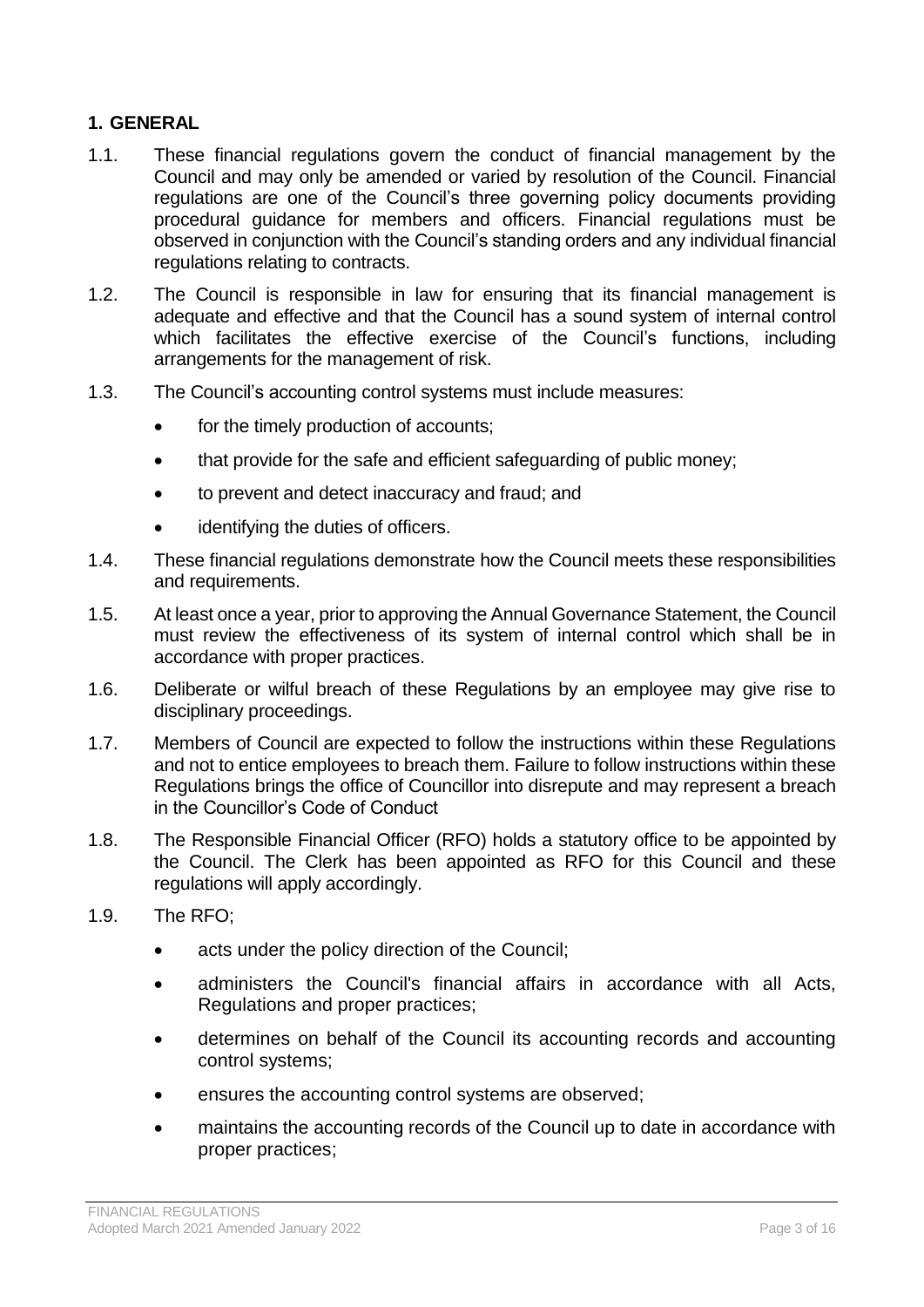- assists the Council to secure economy, efficiency and effectiveness in the use of its resources; and
- produces financial management information as required by the Council.
- 1.10. The accounting records determined by the RFO shall be sufficient to show and explain the Council's transactions and to enable the RFO to ensure that any income and expenditure account and statement of balances, or record of receipts and payments comply with the Accounts and Audit (Wales) Regulations and to prepare additional or management information, as the case may be, to be prepared for the Council from time to time.
- 1.11. The accounting records determined by the RFO shall in particular contain:
	- entries from day to day of all sums of money received and expended by the Council and the matters to which the income and expenditure or receipts and payments account relate;
	- a record of the assets and liabilities of the Council; and
	- wherever relevant, a record of the Council's income and expenditure in relation to claims made, or to be made, for any contribution, grant or subsidy.
- 1.12. The accounting control systems determined by the RFO shall include:
	- procedures to ensure that the financial transactions of the Council are recorded as soon as reasonably practicable and as accurately and reasonably as possible;
	- procedures to enable the prevention and detection of inaccuracies and fraud and the ability to reconstruct any lost records;
	- identification of the duties of officers dealing with financial transactions and division of responsibilities of those officers in relation to significant transactions;
	- procedures to ensure that uncollectable amounts, including any bad debts are not submitted to the Council for approval to be written off except with the approval of the RFO and that the approvals are shown in the accounting records; and
	- measures to ensure that risk is properly managed.
- 1.13. The Council is not empowered by these Regulations or otherwise to delegate certain specified decisions. In particular, any decision regarding:
	- setting the final budget or the precept (Council Tax Requirement);
	- approving accounting statements;
	- approving an annual governance statement;
	- borrowing;
	- writing off bad debts;
	- addressing recommendations in any report from the internal or external auditors, shall be a matter for the full Council only.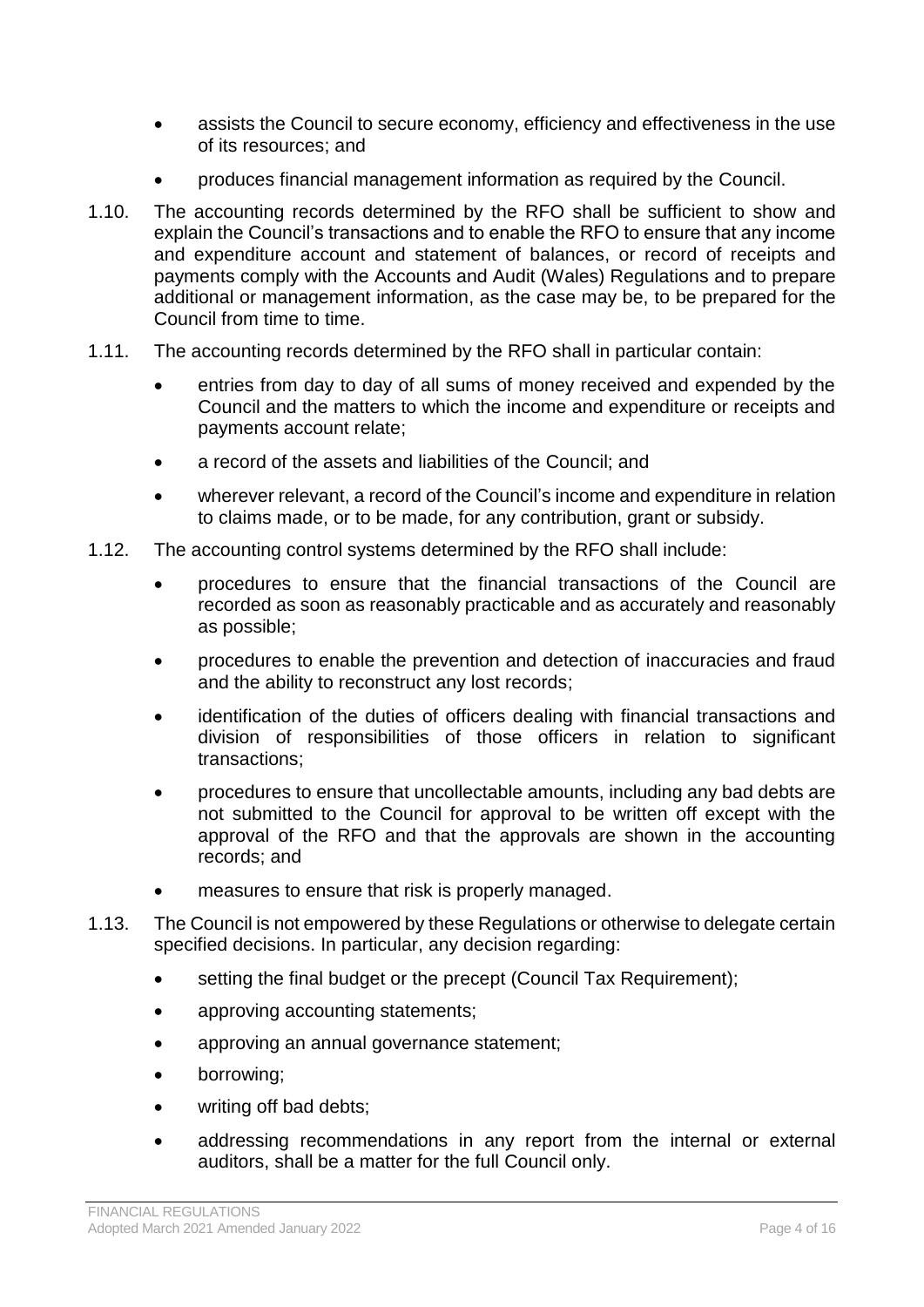- 1.14. In addition, the Council must:
	- determine and keep under regular review the bank mandate for all Council bank accounts;
	- approve any grant or a single commitment in excess of £5,000; and
	- in respect of the annual salary for any employee have regard to recommendations about annual salaries of employees made by the relevant committee in accordance with its terms of reference.
- 1.15. In these financial regulations, references to the Accounts and Audit (Wales) Regulations or 'the regulations' shall mean the regulations issued under the provisions of section 39 of the Public Audit (Wales) Act 2004, or any superseding legislation, and then in force unless otherwise specified.

In these financial regulations the term 'proper practice' or 'proper practices' shall refer to guidance issued in *Governance and Accountability for Local Councils in Wales - A Practitioners' Guide* issued by the Joint Practitioners Advisory Group (JPAG), available from the websites of One Voice Wales (OVW) and SLCC as appropriate.

#### <span id="page-4-0"></span>**2. ACCOUNTING AND AUDIT (INTERNAL AND EXTERNAL)**

- 2.1. All accounting procedures and financial records of the Council shall be determined by the RFO in accordance with the Accounts and Audit (Wales) Regulations, appropriate guidance and proper practices.
- 2.2. On a regular basis, at least once in each quarter, and at each financial year end, a member other than the Chair [or a cheque signatory] shall be appointed to verify bank reconciliations (for all accounts) produced by the RFO. The member shall sign the reconciliations and the original bank statements (or similar document) as evidence of verification. This activity shall on conclusion be reported, including any exceptions, to and noted by the Council.
- 2.3. The RFO shall complete the annual statement of accounts, annual report, and any related documents of the Council contained in the Annual Return (as specified in proper practices) as soon as practicable after the end of the financial year and having certified the accounts shall submit them and report thereon to the Council within the timescales set by the Accounts and Audit (Wales) Regulations.
- 2.4. The Council shall ensure that there is an adequate and effective system of internal audit of its accounting records, and of its system of internal control in accordance with proper practices. Any officer or member of the Council shall make available such documents and records as appear to the Council to be necessary for the purpose of the audit and shall, as directed by the Council, supply the RFO, internal auditor, or external auditor with such information and explanation as the Council considers necessary for that purpose.
- 2.5. The internal auditor shall be appointed by and shall carry out the work in relation to internal controls required by the Council in accordance with proper practices.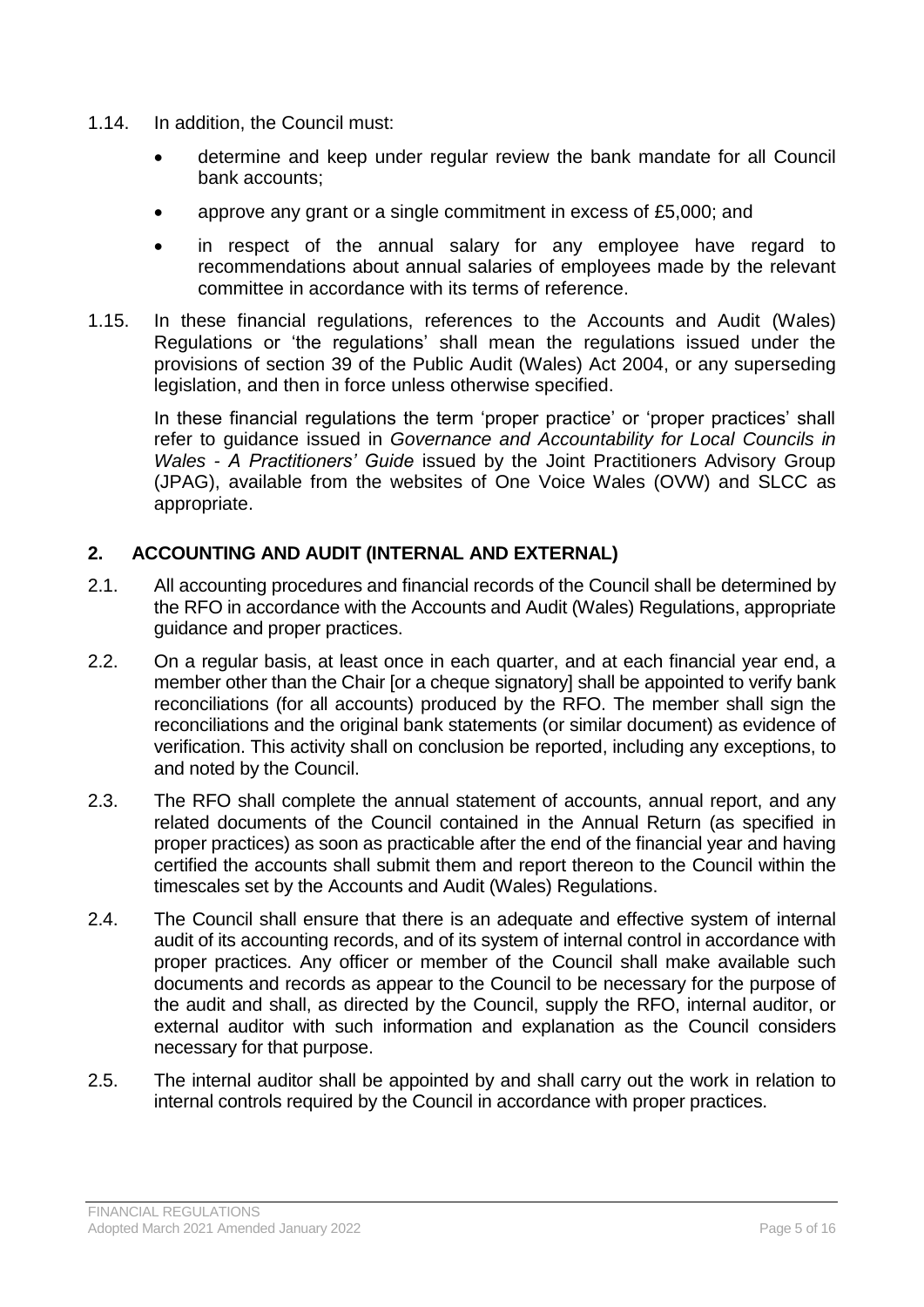- 2.6. The internal auditor shall:
	- be competent and independent of the financial operations of the Council;
	- report to Council in writing, or in person, on a regular basis with a minimum of one annual written report during each financial year;
	- to demonstrate competence, objectivity and independence, be free from any actual or perceived conflicts of interest, including those arising from family relationships; and
	- have no involvement in the financial decision making, management or control of the Council.
- 2.7. Internal or external auditors may not under any circumstances:
	- perform any operational duties for the Council;
	- initiate or approve accounting transactions; or
	- direct the activities of any Council employee, except to the extent that such employees have been appropriately assigned to assist the internal auditor.
- 2.8. For the avoidance of doubt, in relation to internal audit the terms 'independent' and 'independence' shall have the same meaning as is described in proper practices.
- 2.9. The RFO shall make arrangements for the exercise of electors' rights in relation to the accounts including the opportunity to inspect the accounts, books, and vouchers and display or publish any notices and statements of account required by Public Audit (Wales) Act 2004, or any superseding legislation, and the Accounts and Audit (Wales) Regulations.
- 2.10. The RFO shall, without undue delay, bring to the attention of all Councillors any correspondence or report from internal or external auditors.

#### <span id="page-5-0"></span>**3. ANNUAL ESTIMATES (BUDGET) AND FORWARD PLANNING**

- 3.1. The RFO must each year, by no later than December, prepare detailed estimates of all receipts and payments including the use of reserves and all sources of funding for the following financial year in the form of a budget to be considered by the Council.
- 3.2. The Council shall consider annual budget proposals in relation to the Council's Development Plan of revenue and capital receipts and payments including recommendations for the use of reserves and sources of funding and update the forecast accordingly.
- 3.3. The Council shall fix the precept (Council tax requirement), and relevant basic amount of Council tax to be levied for the ensuing financial year not later than by the end of January each year, or as directed by the Unitary Authority. The RFO shall issue the precept to the billing authority and shall supply each member with a copy of the approved annual budget.
- <span id="page-5-1"></span>3.4. The approved annual budget shall form the basis of financial control for the ensuing year.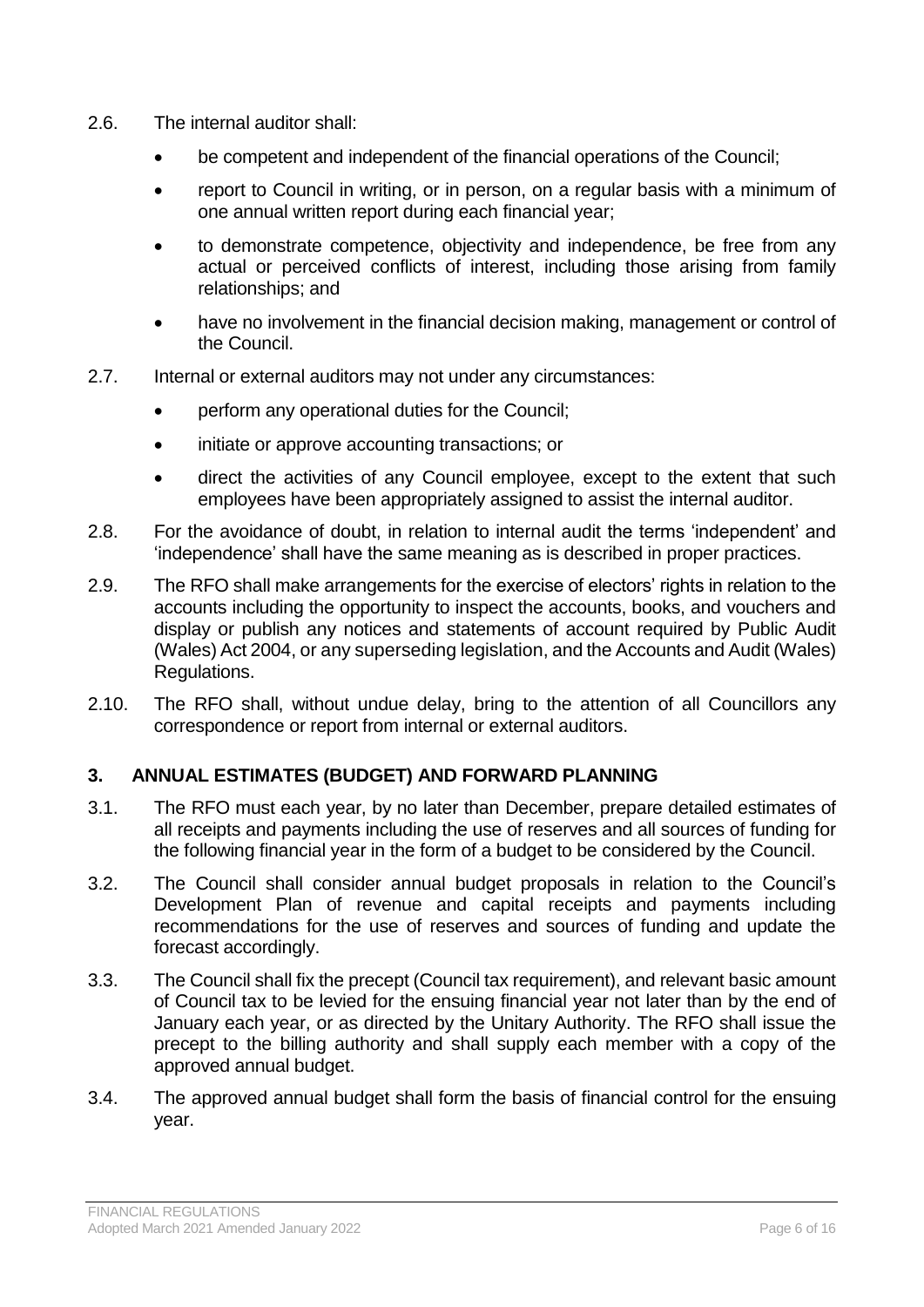#### **4. BUDGETARY CONTROL AND AUTHORITY TO SPEND**

- 4.1. Expenditure on revenue items may be authorised up to the amounts included for that class of expenditure in the approved budget. This authority is to be determined by:
	- the RFO for any items below £1000.
	- The RFO and Chair of the Council for items over £1000 and up to £5000; or
	- the Council for all items over £5,000;

Such authority is to be evidenced by a minute or by an authorisation slip duly signed by the RFO, and where necessary also by the Chair of the Council

Contracts may not be disaggregated to avoid controls imposed by these regulations.

- 4.2. No expenditure may be authorised that will exceed the amount provided in the revenue budget for that class of expenditure other than by resolution of the Council. During the budget year and with the approval of Council having considered fully the implications for public services, unspent and available amounts may be moved to other budget headings or to an earmarked reserve as appropriate ('virement').
- 4.3. Unspent provisions in the revenue or capital budgets for completed projects shall not be carried forward to a subsequent year.
- 4.4. The salary budgets are to be reviewed at least annually at Finance Meeting for the following financial year.
- 4.5. In cases of extreme risk to the delivery of Council services, the RFO may authorise revenue expenditure on behalf of the Council which in the RFO judgement it is necessary to carry out. Such expenditure includes repair, replacement or other work, whether or not there is any budgetary provision for the expenditure, subject to a limit of £5,000. The RFO shall report such action to the chair as soon as possible and to the Council as soon as practicable thereafter.
- 4.6. No expenditure shall be authorised in relation to any capital project and no contract entered into or tender accepted involving capital expenditure unless the Council is satisfied that the necessary funds are available and the requisite borrowing approval has been obtained.
- 4.7. All capital works shall be administered in accordance with the Council's standing orders and financial regulations relating to contracts.
- 4.8. The RFO shall regularly provide the Council with a statement of receipts and payments to date under each head of the budgets, comparing actual expenditure to the appropriate date against that planned as shown in the budget. These statements are to be prepared at least at the end of each financial quarter and shall show explanations of material variances. For this purpose "material" shall be in excess of [£100] or [15%] of the budget.
- <span id="page-6-0"></span>4.9. Changes in earmarked reserves shall be approved by Council as part of the budgetary control process.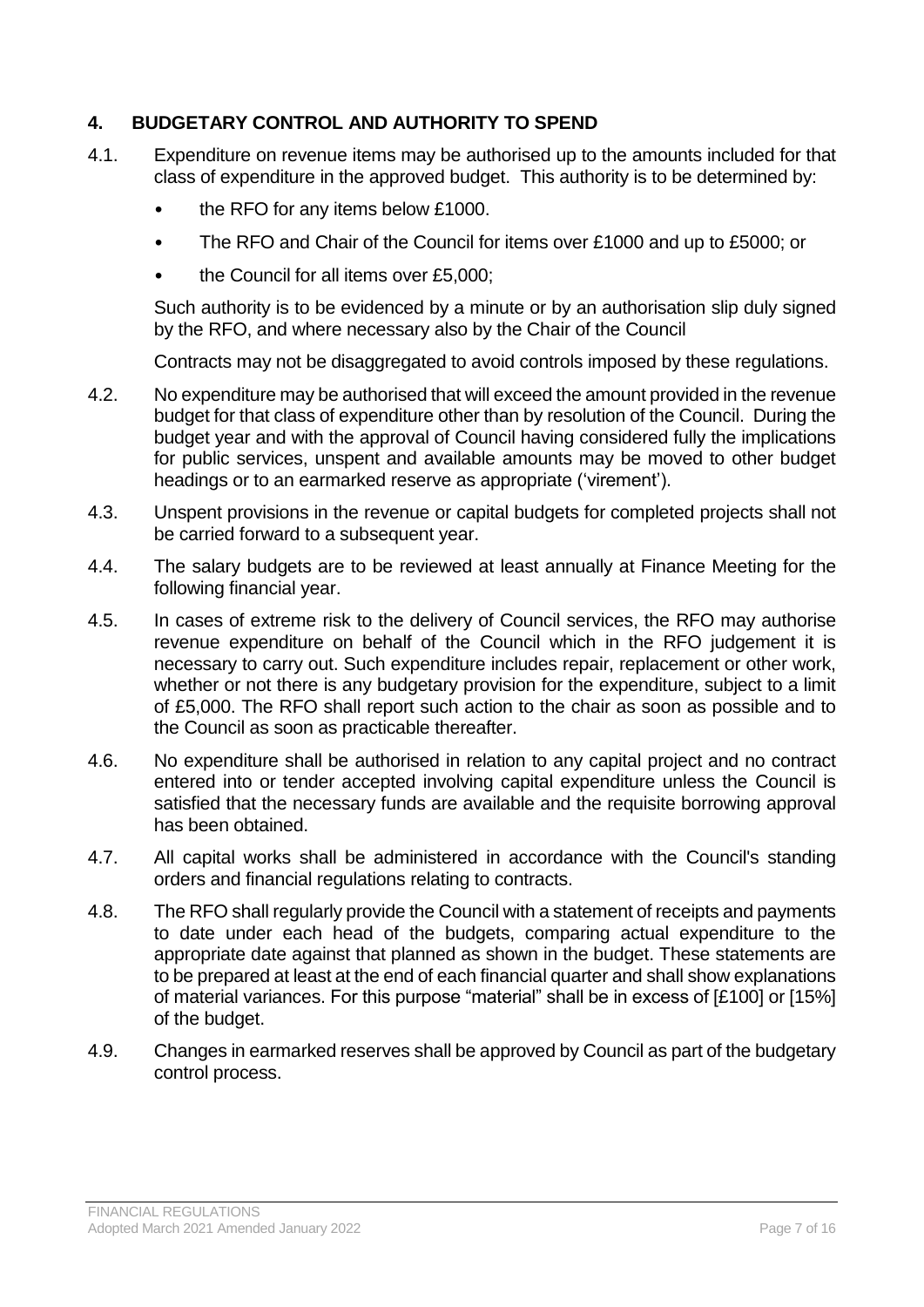#### **5. BANKING ARRANGEMENTS AND AUTHORISATION OF PAYMENTS**

- 5.1. The Council's banking arrangements, including the bank mandate, shall be made by the RFO and approved by the Council; banking arrangements may not be delegated to a committee. They shall be regularly reviewed for safety and efficiency.
- 5.2. The RFO shall prepare a schedule of payments requiring authorisation, forming part of the Agenda for the Meeting and present the schedule to Council. The Council shall review the schedule for compliance and, having satisfied itself shall authorise payment by a resolution of the Council. A detailed list of all payments shall be disclosed within or as an attachment to the minutes of the meeting at which payment was authorised. Personal payments (including salaries, wages, expenses and any payment made in relation to the termination of a contract of employment) may be summarised to remove public access to any personal information.
- 5.3. All invoices for payment shall be examined, verified and certified by the RFO to confirm that the work, goods or services to which each invoice relates has been received, carried out, examined and represents expenditure previously approved by the Council.
- 5.4. The RFO shall examine invoices for arithmetical accuracy and analyse them to the appropriate expenditure heading. The RFO shall take all steps to pay all invoices submitted, and which are in order, at the next available Council meeting.
- 5.5. The RFO shall have delegated authority to authorise the payment of items only in the following circumstances:
	- a) If a payment is necessary to avoid a charge to interest under the Late Payment of Commercial Debts (Interest) Act 1998, and the due date for payment is before the next scheduled Meeting of Council, where the RFO certify that there is no dispute or other reason to delay payment, provided that a list of such payments shall be submitted to the next appropriate meeting of Council.
	- b) An expenditure item authorised under 5.6 below (continuing contracts and obligations) provided that a list of such payments shall be submitted to the next appropriate meeting of Council or
	- c) Internal fund transfers between the Council's Current and Savings Accounts, and within the Councils banking arrangements up to the sum of £20,000 provided that a list of such payments shall be submitted to the next appropriate meeting of Council, (but with the exception of when the Council's Precept is received for a larger amount and requires transferring from the Council's current account to the savings account.)
- 5.6. For each financial year the RFO shall draw up a list of due payments which arise on a regular basis as the result of a continuing contract, statutory duty, or obligation (such as but not exclusively, Salaries, PAYE and NI, Superannuation Fund and regular maintenance contracts and the like for which Council may authorise payment for the year provided that the requirements of regulation 4.1 (Budgetary Controls) are adhered to, provided also that a list of such payments shall be submitted to the next appropriate meeting of Council.
- 5.7. A record of regular payments made under 5.6 above shall be drawn up and be signed by two members on each and every occasion when payment is authorised - thus controlling the risk of duplicated payments being authorised and / or made.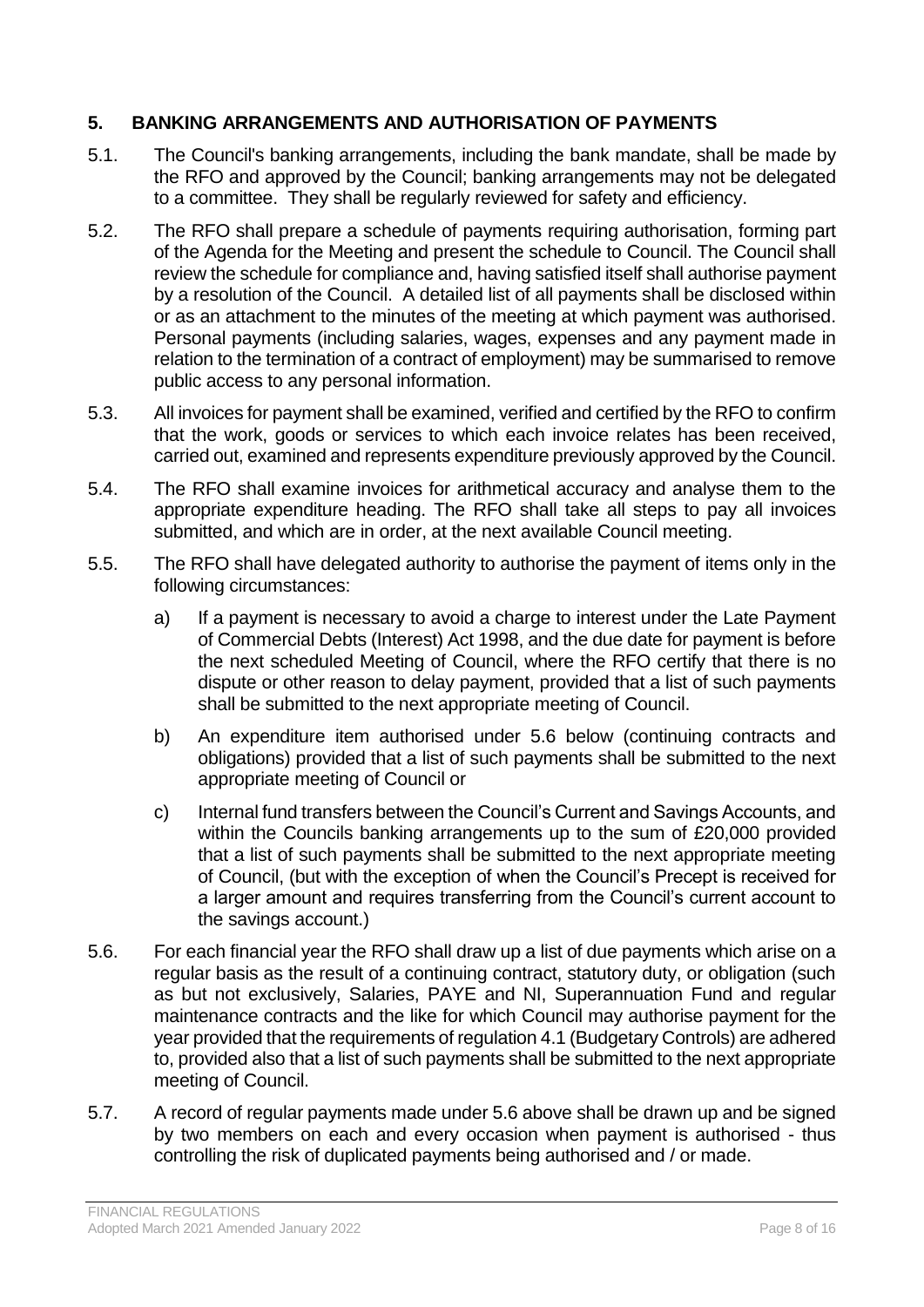- 5.8. Members are subject to the Code of Conduct that has been adopted by the Council and shall comply with the Code and Standing Orders when a decision to authorise or instruct payment is made in respect of a matter in which they have a disclosable or other interest, unless a dispensation has been granted.
- 5.9. The Council will aim to rotate the duties of members in these Regulations so that onerous duties are shared out as evenly as possible over time.
- 5.10. Any changes in the recorded details of suppliers, such as bank account records, shall be approved in writing by a Member.

#### <span id="page-8-0"></span>**6. INSTRUCTIONS FOR THE MAKING OF PAYMENTS**

- 6.1. The Council will make safe and efficient arrangements for the making of its payments.
- 6.2. Following authorisation under Financial Regulation 5 above the RFO shall give instruction that a payment shall be made.
- 6.3. All payments shall be effected by cheque or other instructions to the Council's bankers; or otherwise, in accordance with a resolution of Council.
- 6.4. Cheques or orders for payment drawn on the bank account in accordance with the schedule as presented to Council shall be signed by two members of Council in accordance with a resolution instructing that payment. A member who is a bank signatory, having a connection by virtue of family or business relationships with the beneficiary of a payment, should not, under normal circumstances, be a signatory to the payment in question.
- 6.5. To indicate agreement of the details shown on the cheque or order for payment with the counterfoil and the invoice or similar documentation, the signatories shall each also initial the cheque counterfoil.
- 6.6. Cheques or orders for payment shall not normally be presented for signature other than at a Council meeting (including immediately before or after such a meeting). Any signatures obtained away from such meetings shall be reported to the Council at the next convenient meeting.
- 6.7. If thought appropriate by the Council, payment for utility supplies (energy, telephone and water) and any National Non-Domestic Rates may be made by variable direct debit provided that the instructions are signed by two members and any payments are reported to Council as made. The approval of the use of a variable direct debit shall be renewed by resolution of the Council at least every two years.
- 6.8. If thought appropriate by the Council, payment for certain items (principally salaries) may be made by banker's standing order provided that the instructions are signed, or otherwise evidenced by two members are retained and any payments are reported to Council as made. The approval of the use of a banker's standing order shall be renewed by resolution of the Council at least every two years.
- 6.9. If thought appropriate by the Council, payment for certain items may be made by BACS or CHAPS methods provided that the instructions for each payment are signed, or otherwise evidenced, by two authorised bank signatories are retained and any payments are reported to Council as made. The approval of the use of BACS or CHAPS shall be renewed by resolution of the Council at least every two years.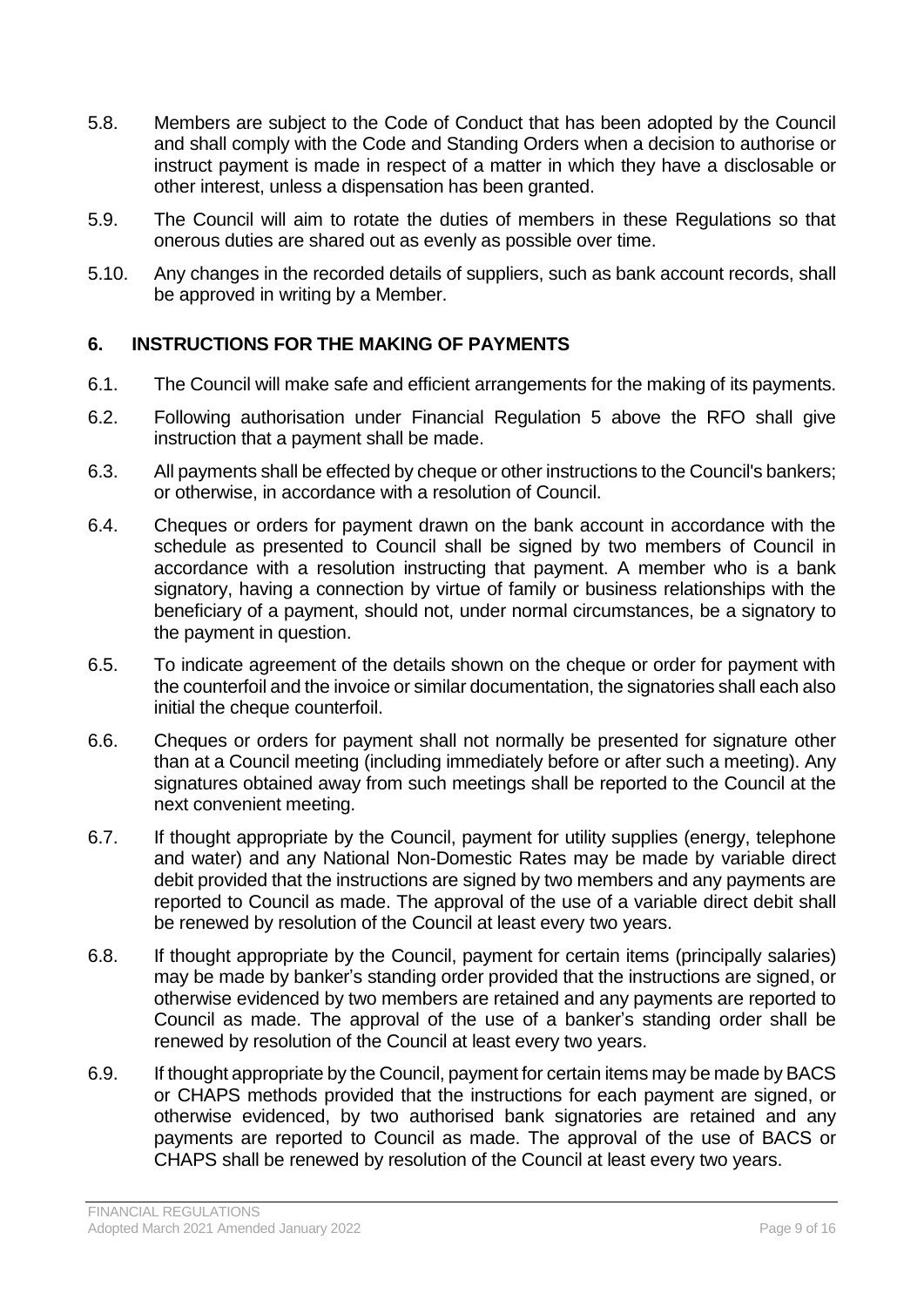- 6.10. Payment for certain items may be made by on-line internet banking transfer provided evidence is retained showing which members approved the payment. The clerk raises the payment of an invoice via on-line banking and prints a copy of the transaction. The transaction is then approved and released on-line by one Councillor who signs the documentation, and a second councillor countersigns all the documents.
- 6.11. Where a computer requires use of a personal identification number (PIN) or other password(s), for access to the Council's records on that computer, a note shall be made of the PIN and Passwords and shall be held in a sealed dated envelope at the Council office. This envelope may not be opened other than in the presence of two non-conflicting Councillors. After the envelope has been opened, in any circumstances, the PIN and/or passwords shall be changed as soon as practicable. The fact that the sealed envelope has been opened, in whatever circumstances, shall be reported to all members immediately and formally to the next available meeting of the Council. This will not be required for a member's personal computer used only for remote authorisation of bank payments.
- 6.12. No employee or Councillor shall disclose any PIN or password, relevant to the working of the Council or its bank accounts, to any person not authorised in writing by the Council.
- 6.13. The Council, and any members using computers for the Council's financial business, shall ensure that anti-virus, anti-spyware and firewall, software with automatic updates, together with a high level of security, is used.
- 6.14. Where internet banking arrangements are made with any bank, the RFO shall be appointed as the Service Administrator. The bank mandate approved by the Council shall identify a number of Councillors who will be authorised to approve transactions on those accounts.
- 6.15. Access to any internet banking accounts will be directly to the access page (which may be saved under "favourites"), and not through a search engine or e-mail link. Remembered or saved passwords facilities must not be used on any computer used for Council banking work. Breach of this Regulation will be treated as a very serious matter under these regulations.
- 6.16. Changes to account details for suppliers, which are used for internet banking may only be changed on written hard copy notification by the supplier and supported by hard copy authority for change signed by two signatories and the RFO.
- 6.17. The Council will not maintain any form of cash float. All cash received must be banked intact. Any payments made in cash by the RFO (for example for postage or minor stationery items) shall be refunded on a regular basis, at least quarterly.

#### <span id="page-9-0"></span>**7. PAYMENT OF SALARIES**

- 7.1. As an employer, the Council shall make arrangements to meet fully the statutory requirements placed on all employers by PAYE and National Insurance legislation. The payment of all salaries shall be made in accordance with payroll records and the rules of PAYE and National Insurance currently operating, and salary rates shall be as agreed by Council.
- 7.2. Payment of salaries and payment of deductions from salary such as may be required to be made for tax, national insurance and pension contributions, or similar statutory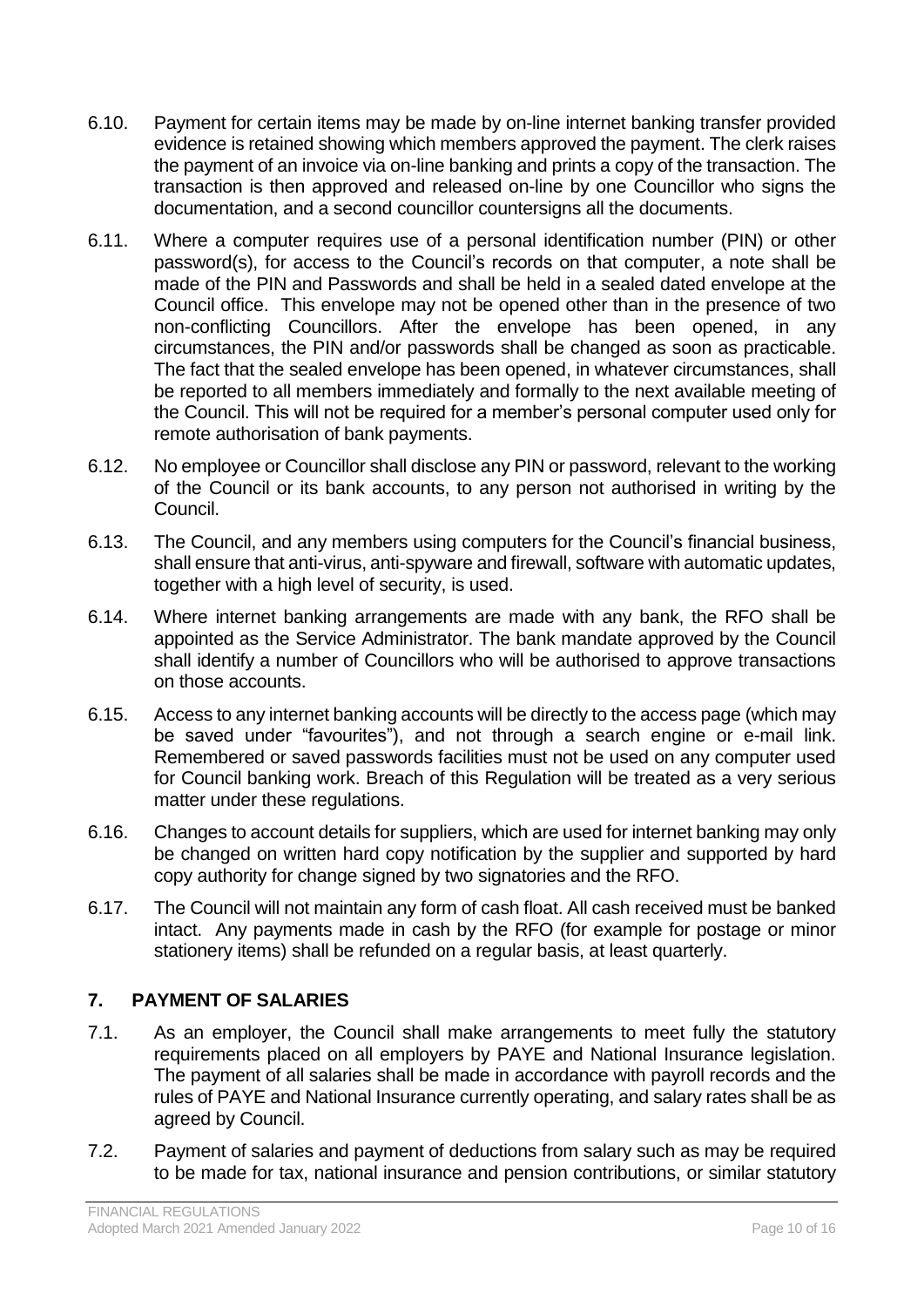or discretionary deductions must be made in accordance with the payroll records and on the appropriate dates stipulated in employment contracts, provided that each payment is reported to the next available Council meeting, as set out in these regulations above.

- 7.3. No changes shall be made to any employee's pay, emoluments, or terms and conditions of employment without the prior consent of the Council.
- 7.4. Each and every payment to employees of net salary and to the appropriate creditor of the statutory and discretionary deductions shall be recorded in a separate confidential record (confidential cash book). This confidential record is not open to inspection or review (under the Freedom of Information Act 2000 or otherwise) other than:
	- a) by any Councillor who can demonstrate a need to know;
	- b) by the internal auditor;
	- c) by the external auditor; or
	- d) by any person authorised under Public Audit (Wales) Act 2004, or any superseding legislation.
- 7.5. The total of such payments in each calendar month shall be reported with all other payments as made as may be required under these Financial Regulations, to ensure that only payments due for the period have actually been paid.
- 7.6. An effective system of personal performance management should be maintained for the senior officers.
- 7.7. Any termination payments shall be supported by a clear business case and reported to the Council. Termination payments shall only be authorised by Council.
- 7.8. Before employing interim staff, the Council must consider a full business case.

#### <span id="page-10-0"></span>**8. LOANS AND INVESTMENTS**

- 8.1. All borrowings shall be effected in the name of the Council, after obtaining any necessary borrowing approval. Any application for borrowing approval shall be approved by Council as to terms and purpose. The application for borrowing approval and subsequent arrangements for the loan shall only be approved by full Council.
- 8.2. Any financial arrangement which does not require formal borrowing approval from the Welsh Government (such as Hire Purchase or Leasing of tangible assets) shall be subject to approval by the full Council. In each case a report in writing shall be provided to Council in respect of value for money for the proposed transaction.
- 8.3. The Chair of the Council will access banks and investment statements via on-line banking.
- 8.4. All loans and investments shall be negotiated in the name of the Council and shall be for a set period in accordance with Council policy.
- 8.5. The Council shall consider the need for an Investment Strategy and Policy which, if drawn up, shall be in accordance with relevant regulations, proper practices and guidance. Any Strategy and Policy shall be reviewed by the Council at least annually.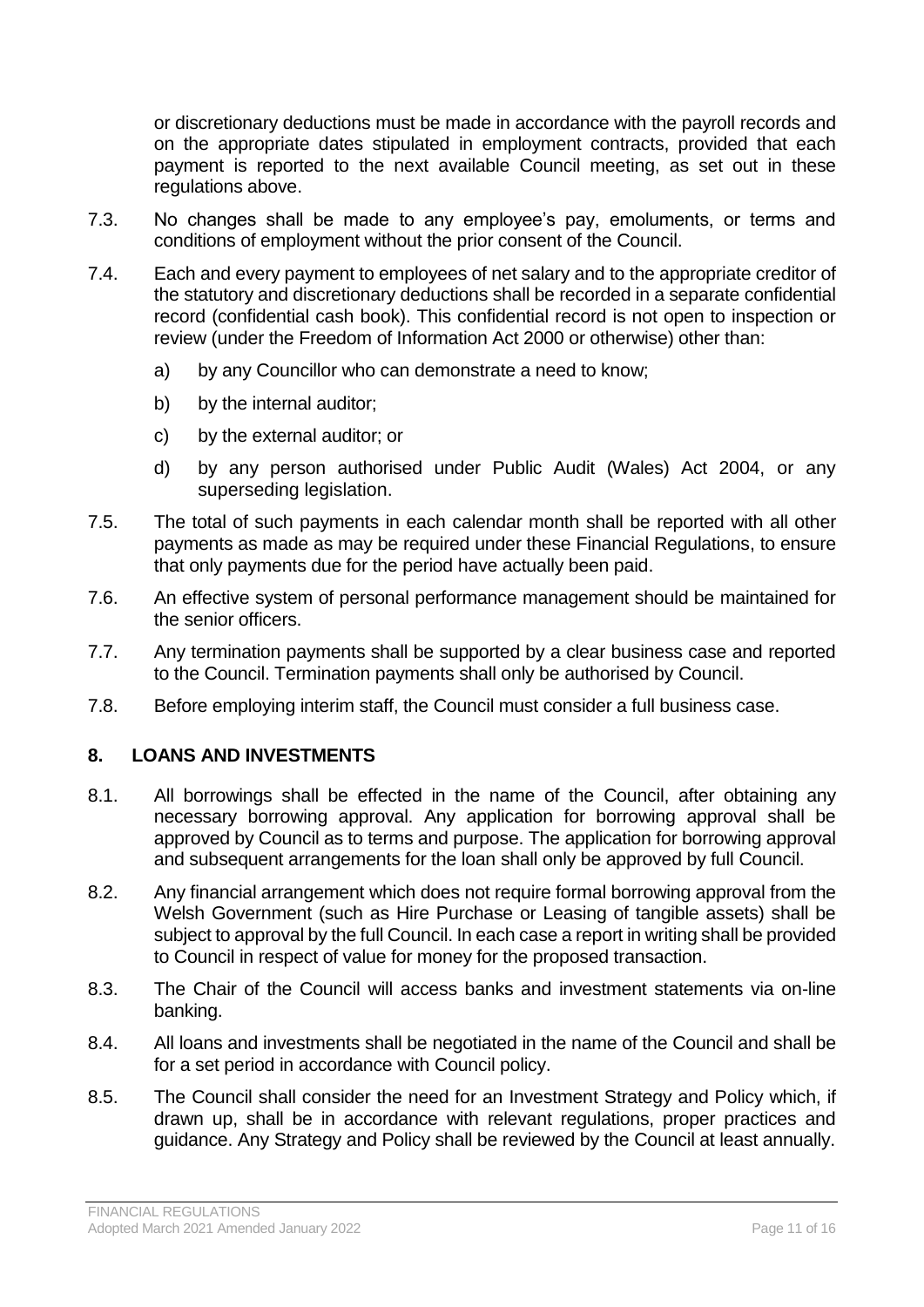- 8.6. All investments of money under the control of the Council shall be in the name of the Council.
- 8.7. All investment certificates and other documents relating thereto shall be retained in the custody of the RFO.
- 8.8. Payments in respect of short term or long term investments, including transfers between bank accounts held in the same bank, or branch, shall be made in accordance with Regulation 5 (Authorisation of payments) and Regulation 6 (Instructions for payments).

#### <span id="page-11-0"></span>**9. INCOME**

- 9.1. The collection of all sums due to the Council shall be the responsibility of and under the supervision of the RFO.
- 9.2. Particulars of all charges to be made for work done, services rendered or goods supplied shall be agreed annually by the Council, notified to the RFO and the RFO shall be responsible for the collection of all accounts due to the Council.
- 9.3. The Council will review all fees and charges at least annually, following a report of the RFO.
- 9.4. Any sums found to be irrecoverable and any bad debts shall be reported to the Council and shall be written off in the year.
- 9.5. All sums received on behalf of the Council shall be banked intact as directed by the RFO. In all cases, all receipts shall be deposited with the Council's bankers with such frequency as the RFO considers necessary.
- 9.6. The origin of each receipt shall be entered on the paying-in slip.
- 9.7. Personal cheques shall not be cashed out of money held on behalf of the Council.
- 9.8. The RFO shall promptly complete any VAT Return that is required. Any repayment claims due in accordance with VAT Act 1994 section 33 shall be made at least annually coinciding with the financial year end.
- 9.9. Where any significant sums of cash are regularly received by the Council, the RFO shall take such steps as are agreed by the Council to ensure that more than one person is present when the cash is counted in the first instance, that there is a reconciliation to some form of control such as ticket issues, and that appropriate care is taken in the security and safety of individuals banking such cash.

#### <span id="page-11-1"></span>**10. ORDERS FOR WORK, GOODS AND SERVICES**

- 10.1. An official order, letter or email quoting the Purchase Order Number shall be issued for all work, goods and services unless a formal contract is to be prepared or an official order would be inappropriate. Copies of orders shall be retained.
- 10.2. Order books shall be controlled by the RFO.
- 10.3. All members and officers are responsible for obtaining value for money at all times. An officer issuing an official order shall ensure as far as reasonable and practicable that the best available terms are obtained in respect of each transaction, usually by obtaining three or more quotations or estimates from appropriate suppliers, subject to any *de Minimis* provisions in Regulation 11.1 below.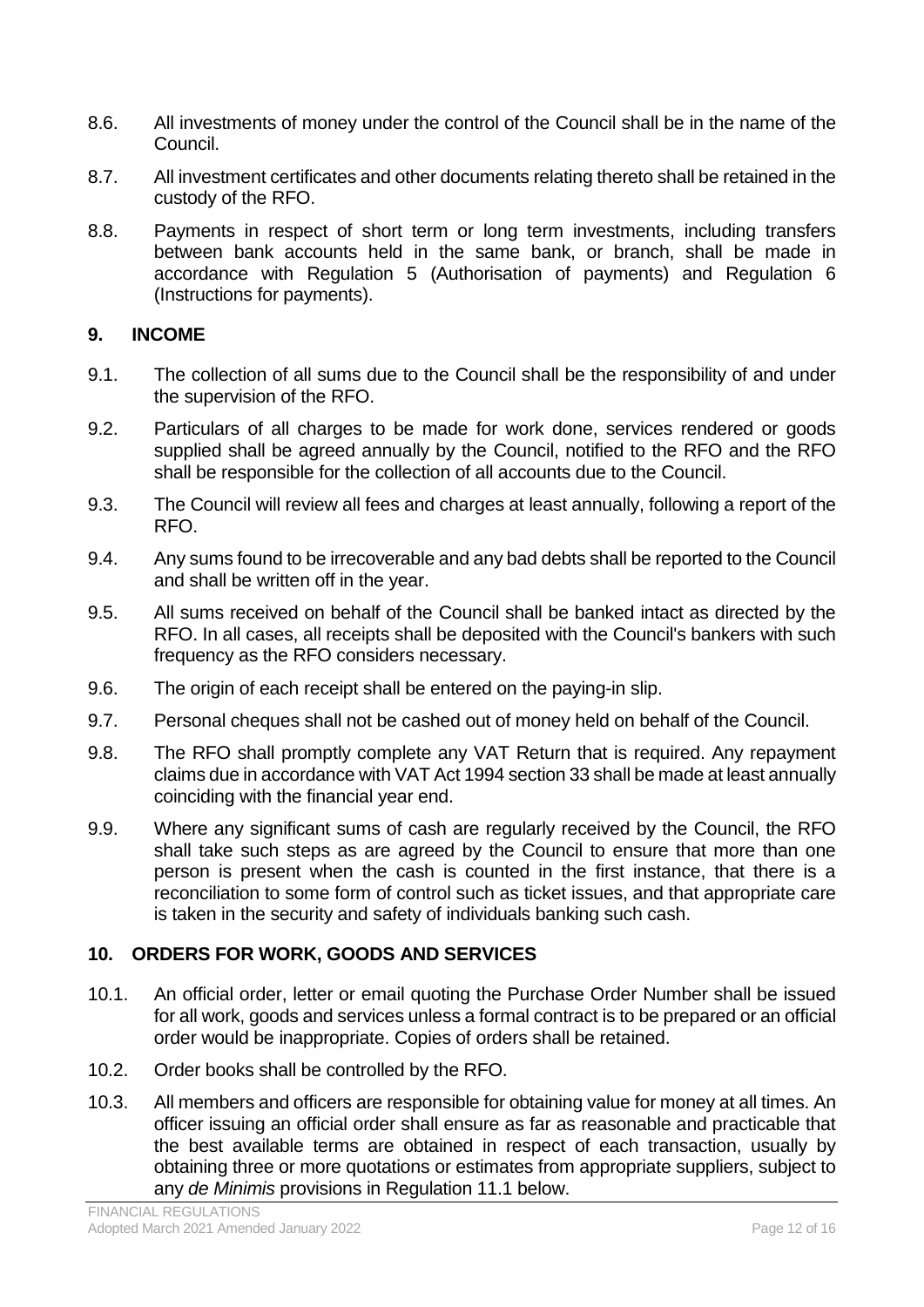- 10.4. A member may not issue an official order or make any contract on behalf of the Council.
- 10.5. The RFO shall verify the lawful nature of any proposed purchase before the issue of any order, and in the case of new or infrequent purchases or payments, the RFO shall ensure that the statutory authority shall be reported to the meeting at which the order is approved so that the minutes can record the power being used.

#### <span id="page-12-0"></span>**11. CONTRACTS**

- 11.1. Procedures as to contracts are laid down as follows:
	- a. Every contract shall comply with these financial regulations, and no exceptions shall be made otherwise than in an emergency provided that this regulation need not apply to contracts which relate to items (i) to (vi) below:
		- i. for the supply of gas, electricity, water, sewerage and telephone services;
		- ii. for specialist services such as are provided by legal and other professional services;
		- iii. for work to be executed or goods or materials to be supplied which consist of repairs to or parts for existing machinery or equipment or plant;
		- iv. for work to be executed or goods or materials to be supplied which constitute an extension of an existing contract by the Council;
		- v. for goods or materials proposed to be purchased which are proprietary articles and / or are only sold at a fixed price.
		- vi. for additional audit work of the external auditor up to an estimated value of £500 (in excess of this sum the RFO shall act after consultation with the Chair and Vice-Chair of the Council.)
	- b. The full requirements of The Public Contracts Regulations 2015 ("the Regulations"), as applicable, shall be followed in respect of the tendering and award of a public supply contract, public service contract or public works contract which exceed thresholds in The Regulations set by the Public Contracts Directive 2014/24/EU (which may change from time to time)<sup>1</sup>.
	- c. When applications are made to waive financial regulations relating to contracts to enable a price to be negotiated without competition the reason shall be embodied in a recommendation to the Council.
	- d. Such invitation to tender shall state the general nature of the intended contract and the RFO shall obtain the necessary technical assistance to prepare a specification in appropriate cases. The invitation shall in addition state that tenders must be addressed to the RFO in the ordinary course of post. Each tendering firm shall be supplied with a specifically marked envelope in which the tender is to be sealed and remain sealed until the prescribed date for opening tenders for that contract.

<sup>1</sup> <sup>1</sup> Thresholds currently applicable are:

a. For public supply and public service contracts 209,000 Euros (£181,302)

b. For public works contracts 5,225,000 Euros (£4,104,394)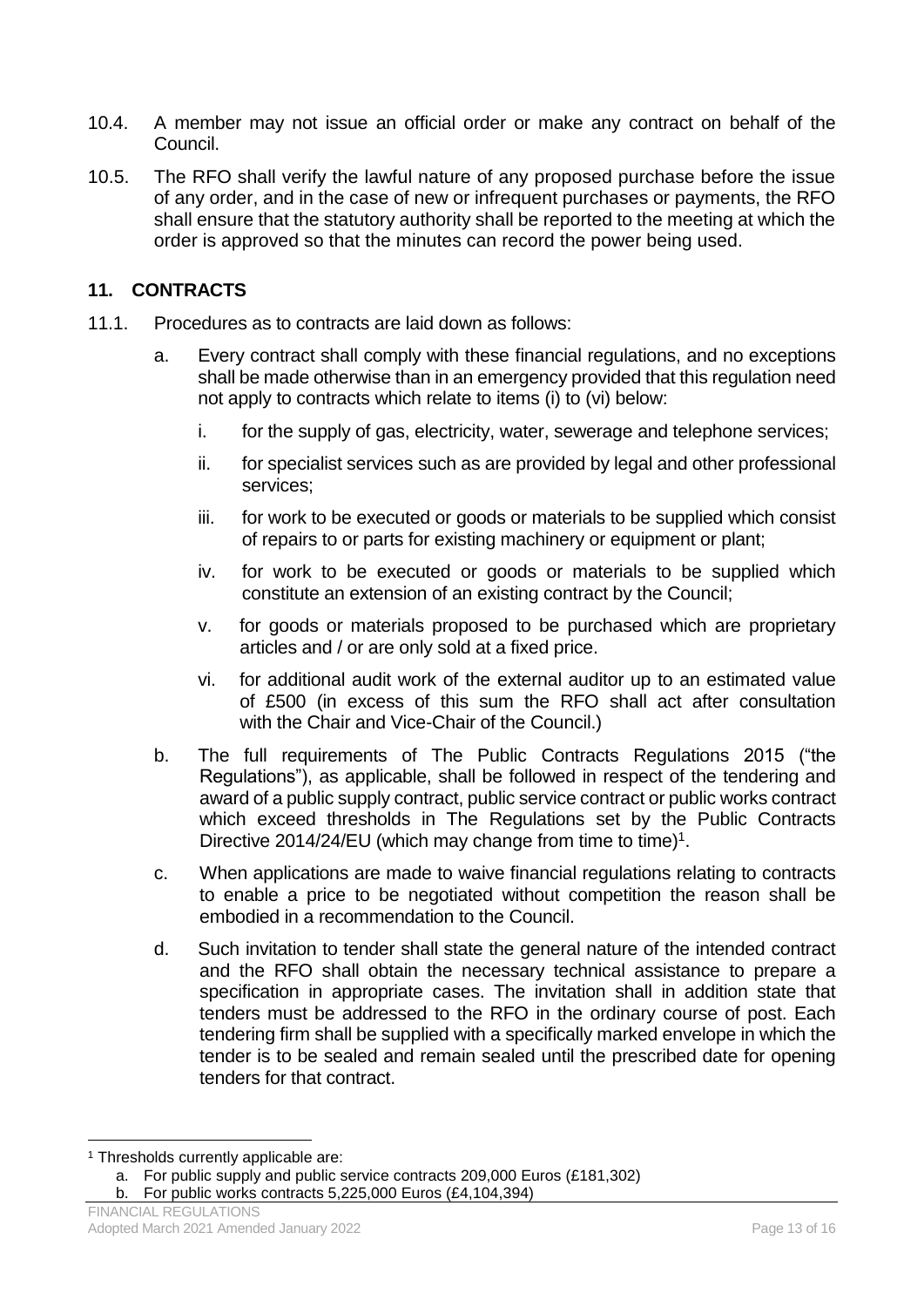- e. All sealed tenders shall be opened at the same time on the prescribed date by the RFO in the presence of at least one member of Council.
- f. Any invitation to tender issued under this regulation shall be subject to Standing Orders 18.d and shall refer to the terms of the Bribery Act 2010.
- g. When it is to enter into a contract of less than £25,000 in value for the supply of goods or materials or for the execution of works or specialist services other than such goods, materials, works or specialist services as are excepted as set out in paragraph (a) above the RFO shall obtain 3 quotations (priced descriptions of the proposed supply); where the value is below £3,000 and above £250 the RFO shall strive to obtain 3 estimates. Otherwise, Regulation 10.3 above shall apply.
- h. The Council shall not be obliged to accept the lowest or any tender, quote or estimate.
- i. Should it occur that the Council does not accept any tender, quote or estimate, the work is not allocated and the Council requires further pricing, provided that the specification does not change, no person shall be permitted to submit a later tender, estimate or quote who was present when the original decision making process was being undertaken.
- j. The local authority Monmouthshire County Council can act as an agent for the Community Council
- k. All quotes, estimates or tenders will be kept either in paper or electronic form
- 11.2. The Proper Officer shall maintain a register of personal interests, in respect of both members and senior staff.
	- a. Members and senior staff should not, so far as is practicable, be involved in the award of orders and/or contracts with organisations or individuals in respect of which a personal interest exists, whether declared or not.
	- b. Members and senior staff should not, so far as is practicable, be involved in the making or authorising payments in respect of orders and/or contracts with organisations or individuals in respect of which a personal interest exists, whether declared or not.

#### <span id="page-13-0"></span>**12. PAYMENTS UNDER CONTRACTS FOR BUILDING OR OTHER CONSTRUCTION WORKS**

- 12.1. Payments on account of the contract sum shall be made within the time specified in the contract by the RFO upon authorised certificates of the architect or other consultants engaged to supervise the contract (subject to any percentage withholding as may be agreed in the particular contract).
- 12.2. Where contracts provide for payment by instalments the RFO shall maintain a record of all such payments. In any case where it is estimated that the total cost of work carried out under a contract, excluding agreed variations, will exceed the contract sum of 5% or more a report shall be submitted to the Council.
- 12.3. Any variation to a contract or addition to or omission from a contract must be approved by the Council and RFO to the contractor in writing, the Council being informed where the final cost is likely to exceed the financial provision.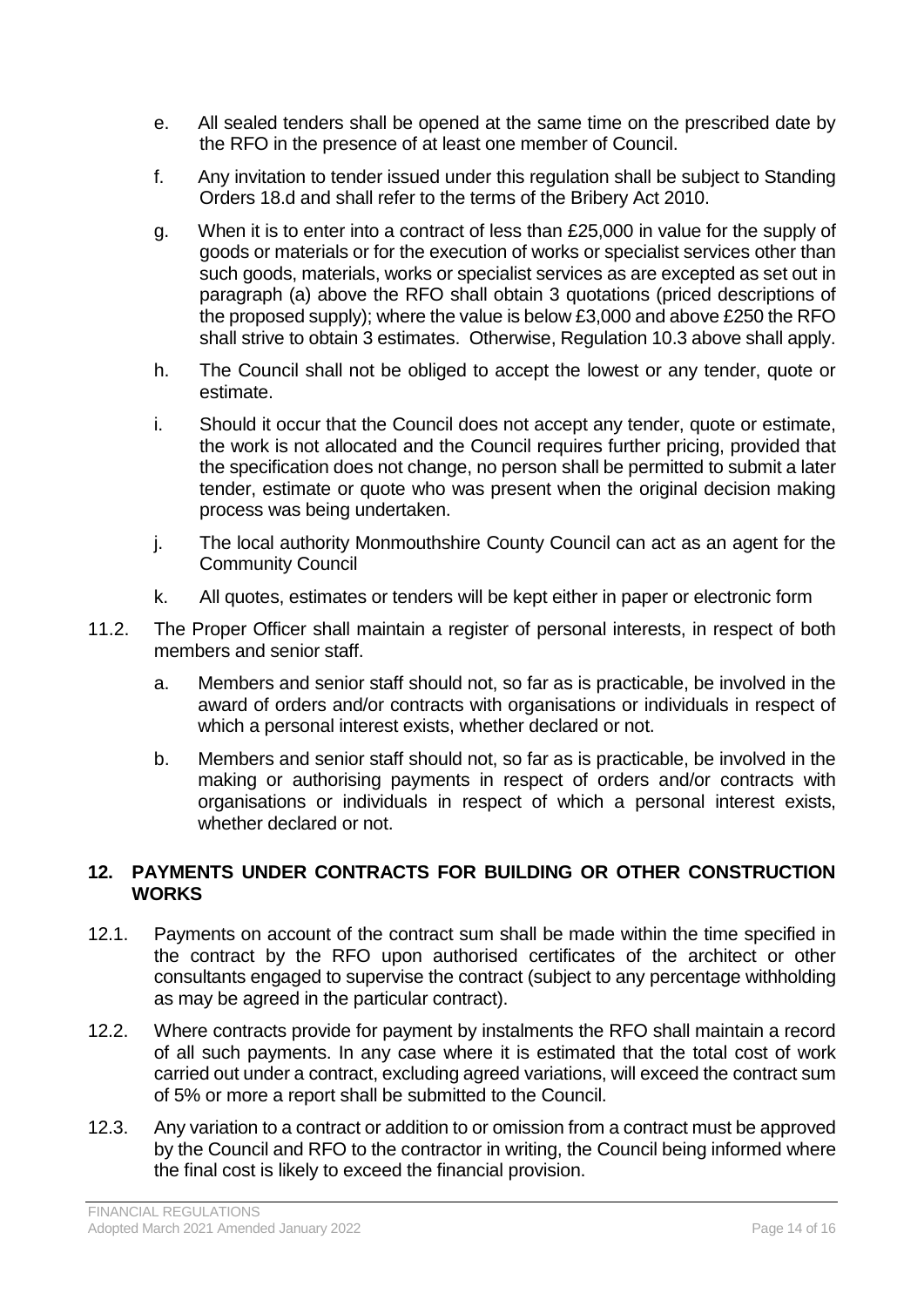#### <span id="page-14-0"></span>**13. STORES AND EQUIPMENT**

- 13.1. The RFO shall be responsible for the care and custody of stores and equipment.
- 13.2. Delivery notes shall be obtained in respect of all goods received into store or otherwise delivered and goods must be checked as to order and quality at the time delivery is made.
- 13.3. Stocks shall be kept at the minimum levels consistent with operational requirements.
- 13.4. The RFO shall be responsible for periodic checks of stocks and stores at least annually.

#### <span id="page-14-1"></span>**14. ASSETS, PROPERTIES AND ESTATES**

- 14.1. The RFO shall make appropriate arrangements for the custody of all title deeds and Land Registry Certificates of properties held by the Council. The RFO shall ensure a record is maintained of all properties held by the Council, recording the location, extent, plan, reference, purchase details, nature of the interest, tenancies granted, rents payable and purpose for which held in accordance with Accounts and Audit (Wales) Regulations.
- 14.2. No tangible moveable property shall be purchased or otherwise acquired, sold, leased or otherwise disposed of, without the authority of the Council, together with any other consents required by law, save where the estimated value of any one item of tangible movable property does not exceed £250.
- 14.3. No real property (interests in land) shall be sold, leased or otherwise disposed of without the authority of the Council, together with any other consents required by law. In each case a report in writing shall be provided to Council in respect of valuation and surveyed condition of the property (including matters such as planning permissions and covenants) together with a proper business case (including an adequate level of consultation with the electorate).
- 14.4. No real property (interests in land) shall be purchased or acquired without the authority of the full Council. In each case a report in writing shall be provided to Council in respect of valuation and surveyed condition of the property (including matters such as planning permissions and covenants) together with a proper business case (including an adequate level of consultation with the electorate).
- 14.5. Subject only to the limit set in Reg. 14.2 above, no tangible moveable property shall be purchased or acquired without the authority of the full Council. In each case a report in writing shall be provided to Council with a full business case.
- <span id="page-14-2"></span>14.6. The RFO shall ensure that an appropriate and accurate Register of Assets and Investments is kept up to date. The continued existence of tangible assets shown in the Register shall be verified at least annually, possibly in conjunction with a health and safety inspection of assets.